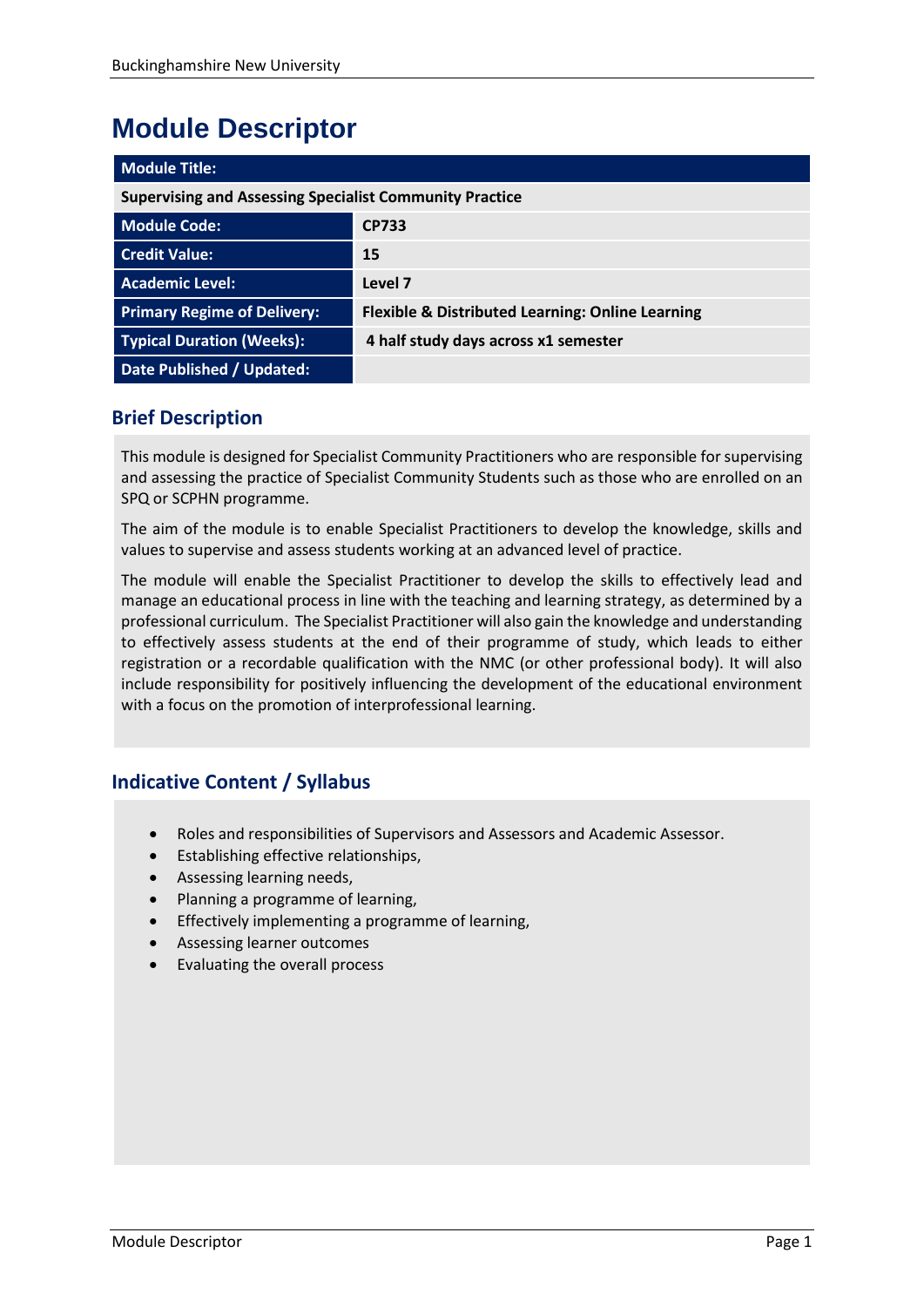# **Intended Learning Outcomes (ILOs) and Type of Outcome**

On successful completion of the module, the student will be able to:

| 1 | Develop an effective programme of learning that analyses and then meets the needs<br>of a learner (post initial professional education).      |  |
|---|-----------------------------------------------------------------------------------------------------------------------------------------------|--|
| 2 | Critically appraise teaching and learning strategies that support the facilitation of<br>theory to practice in an inter-professional context. |  |
| 3 | Demonstrate a critical understanding of the role of assessment and the importance<br>of individual accountability within this process.        |  |
| 4 | Demonstrate an ability to evaluate student learning and outcomes and provide<br>feedback to the learner and other relevant stakeholders.      |  |
|   |                                                                                                                                               |  |

Note: The University recognises the following types of Learning Outcome which are linked to its Graduate Attributes: (K) Knowledge and its application; (C) Creativity; (S) Social and ethical awareness and responsibility; and (L) Leadership and self-development. Not all modules will necessarily cover all attributes.

## **Scheduled Learning and Teaching Activities**

Note: 1 credit is equivalent to 10 notional learning hours (i.e. 15 credits = 150 learning hours). All hours should be calculated on the basis of what an individual student might be expected to receive.

| <b>Scheduled Activity</b>                                        | <b>Hours of</b><br>study time | Typical description, e.g. 13 x 1-hour lectures |  |  |
|------------------------------------------------------------------|-------------------------------|------------------------------------------------|--|--|
| Lectures <sup>*</sup>                                            |                               |                                                |  |  |
| Seminars <sup>*</sup>                                            | 12                            | 4 x 3-hour seminar/workshop                    |  |  |
| Tutorials (per individual<br>student) *                          | $\overline{2}$                | x 0.5-hour tutorials                           |  |  |
| Project supervision *                                            |                               |                                                |  |  |
| Demonstration *                                                  |                               |                                                |  |  |
| Practical classes and<br>workshops                               |                               |                                                |  |  |
| Supervised time in studio /<br>workshop / rehearsal space        |                               |                                                |  |  |
| Fieldwork, e.g. survey work,<br>data collection                  |                               |                                                |  |  |
| External visits, e.g. visits to<br>sites, museums or collections |                               |                                                |  |  |
| <b>Guided Independent Study +</b>                                | 138                           |                                                |  |  |
| <b>Placement / Study Abroad /</b><br><b>Work-based Learning</b>  |                               |                                                |  |  |
| <b>Total Hours for Module</b>                                    | 150                           |                                                |  |  |

Note: Activities denoted by an \* include both virtual and face to face teaching. Guided Independent Study (+) records the number of hours students are expected to study outside scheduled teaching;